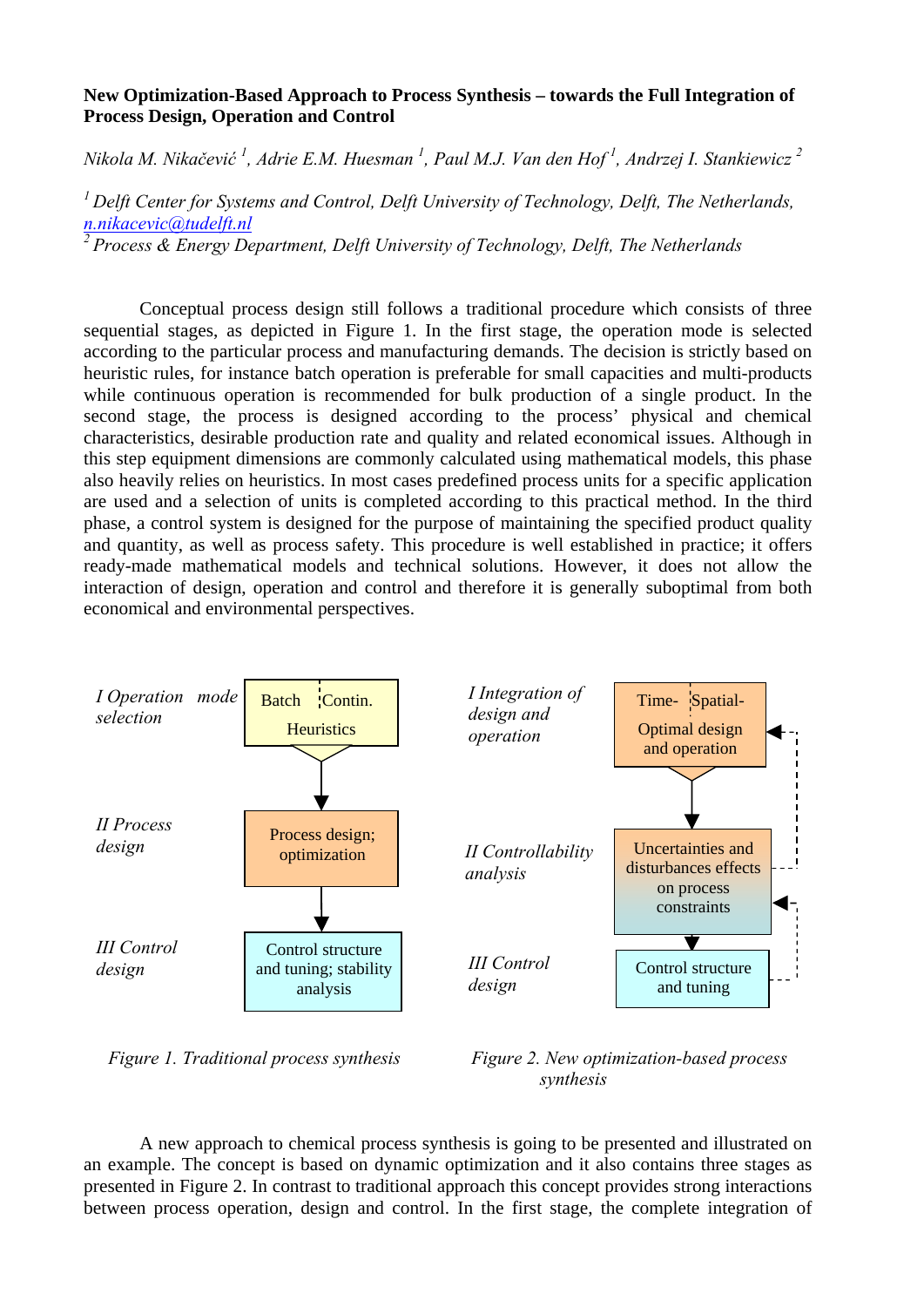process design and operation should be attained by means of dynamic optimization, based on simple first principles mathematical models. Optimization objectives are based on economical modeling and they may include environmental issues. Optimization results should provide optimal process design and optimal operation. Proposed process synthesis concept is it is out of the limits of traditional unit operation approach and it is determined by exploration of phenomena and manipulation of fluxes and driving forces. It should be emphasized that the operation mode is not fixed *a priori* (as in Fig. 1) but is a result of the optimization. Therefore, this concept promotes the exploitation of process intensification principles and methods for process design. It also explores the possibilities for actuation improvement for optimal operation and control.

In the second stage (see Figure 2) controllability study for the optimal process solution (achieved in the first phase) is to be performed, by means of robust optimization techniques. In this analysis, the effects of model uncertainties, specifically physical parameters uncertainties, and process disturbances on the process constraints are to be examined. This analysis may lead to adjustment of actuation variables, in order to avoid violation of the constraints. In the third phase, the control system is conceptually designed, taking the controllability results into account. Its target is to follow the optimal operation path as effectively and robustly as possible. It is reasonable to assume that existing advanced control systems, like (nonlinear) model predictive control, or optimal control, will function adequately for the optimal designs and realization of the optimal operation. A closed loop information is transferred back to the stage two (dashed line) in order to perform closed-loop controllability analysis, which could eventually lead to additional actuation alteration (dashed line to the first stage). In this presentation, the first and most important stage of new process synthesis concept will be addressed, while the second stage will be tackled in the following paper.

The methodology for attaining the integration of process operation and design (stage one in Figure 2), could be generalized as follows. First, after a chemical problem is given (with known reaction mechanism and properties) an economic objective function is modeled, which includes the revenues for a production of desired product and costs for: a) raw materials b) investments, c) energy, d) environmental issues. The problem is then systematically analyzed to consider as much as (physically) possible structural and operational enhancements, in order to maximize fluxes and driving forces within the process. For that reasons various process intensification methods are considered. Formulation of a single unique mathematical model which incorporates different process structure options and ways of operation is not attainable at the present. Therefore, the proposed method implies the decomposition of a generic problem into two or more sub-problems to be subjected to an optimization (Figure 2). One type of general model will generate more spatially-oriented solutions, operated often in continuous regime, both steady and unsteady state. The second form of model will result in more timely-oriented solutions, operated more frequently in discontinues or semi-continuous mode. After the concurring problems are selected and models are set, all degrees of freedom (control variables) need to be listed and classified between time-variable or time-invariant. Apparent physical constrains are to be incorporated in the optimization set-ups, as usual. After dynamic optimizations (MIDO) are performed, the target function values will be compared for a selection of the more beneficial solution, which would further be treated in stages two and three.

Proposed process synthesis methodology, precisely its first phase, is illustrated on an industrially relevant example – methane steam reforming (MSR) accompanied with water gas shift reaction (WGS). The goals are to have: a) high conversion of methane; b) efficient separation of hydrogen; c) high driving forces for reaction and separation; d) low energy costs; e) low capital costs and f) compact design. To overcome the equilibrium limitations and achieve high conversion of methane, a functional integration of catalytic reactor with  $H_2$  selective membrane is a very good process intensification option. A membrane will also provide immediate separation of a product from the undesired product and allow the use of lower